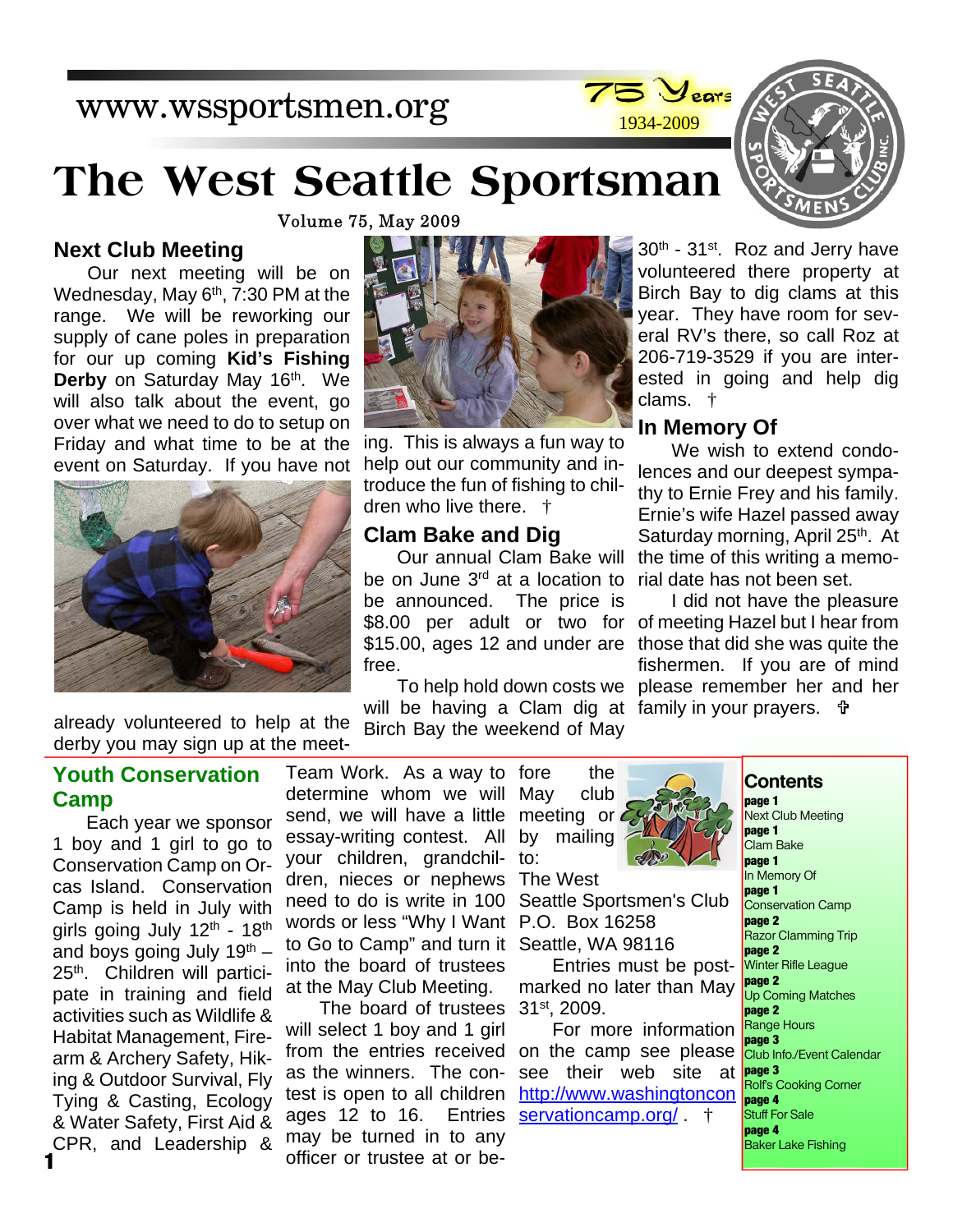

#### **Winter Rifle League**

The West Seattle Sportsmen's Club had 3 teams participate in this years winter rifle league. WS#1, WS#2 and the Totems. WS#1 took 3rd place this year. Congratulations to all who paticipated. Pictured above are most of the members of WS#1, WS#2 and the Totems. †

#### **Razor Clamming Trip**

About 10 of us got together and went Razor Clamming at Copalis Beach last weekend. The weather was great a bit cool but it only rained for about an hour on Saturday afternoon and was sunny most of the time. We all limited each day without a problem (I doubt it took more than 30 minutes) as there were lots

of showing holes to dig. We did drive up to Pacific beach and clammed there one day. There were plenty of clams but the sand was more compact and harder to dig in than at Copalis beach.

We talked to a game warden, which was checking for wastage, and he was saying that the crowd was less than they had expected.

#### **Up coming Small Bore & Air Matches**

| May 8        | Wenatche  |  |
|--------------|-----------|--|
| May 9-10     | Wenatche  |  |
| Jun 6-7      | Tacoma    |  |
| Jun 13-14    | Tacoma    |  |
| Jul 25-26    | Vancouver |  |
| Aug 21-23    | Tacoma    |  |
| Sep 12       | Puyallup  |  |
| Sept 12-13   | Tacoma    |  |
| Sep 26-27    | Tacoma    |  |
| Oct 31-Nov 1 | Olympia   |  |
| Nov 14       | Puyallup  |  |
| Dec 5        | Olympia   |  |
|              |           |  |

e Junior Air Rifle Match e Junior Outdoor Championship Schutzenfest / NRA 3P Championship Koehler Memorial Prone NRA 3-Position Regional State Smallbore International Camp State 4-H Championship State Conventional Prone Championship Schutzenfest / Outdoor Int'l Championship State Indoor Int'l 3-P Championship (West) JORC (West) JOARC (West)



With luck maybe they will have another opening in May but nothing has been set yet. Keep a watch on the State Game Department website for more information on possible openings.



If you get the chance you might want to ask Rolf about how to properly rinse your clams in the surf after digging to remove excess sand. :-)



**Range Hours and Activity** Monday - Small Bore - 6 PM, Tuesday - Spring Pistol League, Wednesday - Juniors - Call Fred Burr at 206-935-4883 for information. Cost: Adult members \$2.00, non- members \$4.00, Juniors \$1.00.

Volume 75, May 2009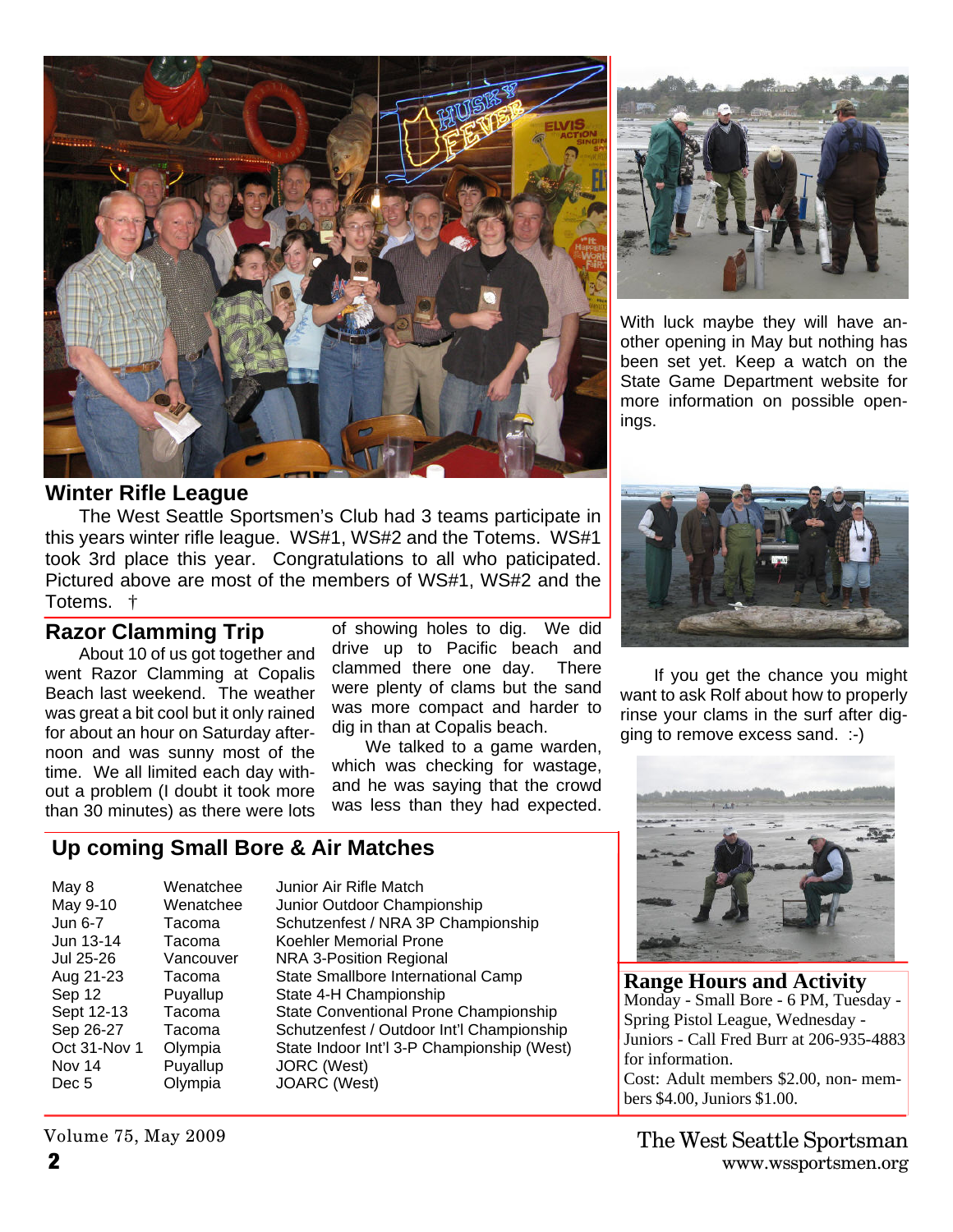#### **The West Seattle Sportsmen's Club Sponsors of the Roger Dahl Rifle Training Range**

President – Cam Robison 206-431-8337 Greg Boyd 206-965-9629 Fred Burr Vice Pres. – Steve Loo Jerry Mascio 206-719-3528 Ernie Frey Secretary – Tony Olszewski 425-226-5643 Fred Burr 206-935-4883 Frank Novito Treasurer – Tom Kocir 206-227-6339<br>
Roz & Jerry Mascio 206-719-3529 Contact us at: info@wssportsmen.org

#### **OFFICERS TRUSTEES LIFE TIME MEMBERS**

206-719-3529 Contact us at: info@wssportsmen.org

Rolf's Cooking Corner

### **Stemmed Clams and Chorizo**

*Serves 4 Time 30 minutes*

1 tbsp. olive oil

1 red bell pepper, thinly sliced 4 oz. chorizo, casings removed, sliced

1 tbsp. minced garlic

1 cup dry white wine, such as Pinot Gris 4 Ibs. small clams in shells, scrubbed 2 tbsp. chopped flat-leaf parsley

Warm, crusty bread, such as ciabatta

**1.** Heat olive oil in an 8-qt. pot over medium-high heat. Add bell pepper and cook, stirring, until slightly softened, about 3 minutes. Add chorizo and garlic; cook, stirring often, until chorizo is lightly browned, about 2 minutes.



**2.** Add wine, 1/2 cup water, and the clams; cover and cook until clams have opened, 6 to 8 minutes. Discard any unopened clams. Sprinkle with parsley and serve with bread.

Per serving 259 cal, 52 (I35 cal.) from fat; 16 g protein; 15 g fat (4.6 g sat.); 4.9 g carbo (0.4 g fiber); 393 mg sodium; 48  $\alpha$  chol.

**Events Calendar**

May 6<sup>th</sup> - Club Meeting May  $16<sup>th</sup>$  - Kid's Fishing Derby May 20<sup>th</sup> - Board Meeting Jun 3rd - Clam Bake Jun 5th-7th - Baker Lake Trip

If you have any ideas for programs to have at the club meetings or any good outing ideas let one of the Officers or Trustees know. You may contact us at: info@wssportsmen.org †

| THY CHOL.                                                                                                                                                                                                                                                                                                                                                                                                                                                                                                                                                |                                          |                     |  |
|----------------------------------------------------------------------------------------------------------------------------------------------------------------------------------------------------------------------------------------------------------------------------------------------------------------------------------------------------------------------------------------------------------------------------------------------------------------------------------------------------------------------------------------------------------|------------------------------------------|---------------------|--|
| <b>MEMBERSHIP APPLICATION</b><br><b>New</b>                                                                                                                                                                                                                                                                                                                                                                                                                                                                                                              |                                          | <b>Renewal</b>      |  |
| <b>WEST SEATTLE SPORTSMEN'S CLUB</b>                                                                                                                                                                                                                                                                                                                                                                                                                                                                                                                     |                                          |                     |  |
|                                                                                                                                                                                                                                                                                                                                                                                                                                                                                                                                                          |                                          | Date                |  |
| propagation and conservation of game birds, game animals, and fish in the State of Washington, do hereby apply<br>for membership in the WEST SEATTLE SPORTSMEN'S CLUB and tender herewith the sum of \$<br>payment of one year's dues.<br>"I solemnly swear that I will abide by the Constitution and By-Laws of the West Seattle Sportsmen's Club and<br>help in its up-building and I will not willfully disobey the Game Laws wherever I fish or hunt. I will always be<br>a true sportsman both in the field and to my brother members at all times. |                                          |                     |  |
|                                                                                                                                                                                                                                                                                                                                                                                                                                                                                                                                                          | If you would like to<br>receive the Club |                     |  |
|                                                                                                                                                                                                                                                                                                                                                                                                                                                                                                                                                          | newsletter by email                      |                     |  |
|                                                                                                                                                                                                                                                                                                                                                                                                                                                                                                                                                          | check here.                              |                     |  |
| Phone Representation of the Representation of the Representation of the Representation of the Representation of                                                                                                                                                                                                                                                                                                                                                                                                                                          |                                          |                     |  |
| (New Only)                                                                                                                                                                                                                                                                                                                                                                                                                                                                                                                                               |                                          |                     |  |
| The West Seattle Sportsman                                                                                                                                                                                                                                                                                                                                                                                                                                                                                                                               |                                          | Volume 75, May 2009 |  |

www.wssportsmen.org **3** The West Seattle Sportsman